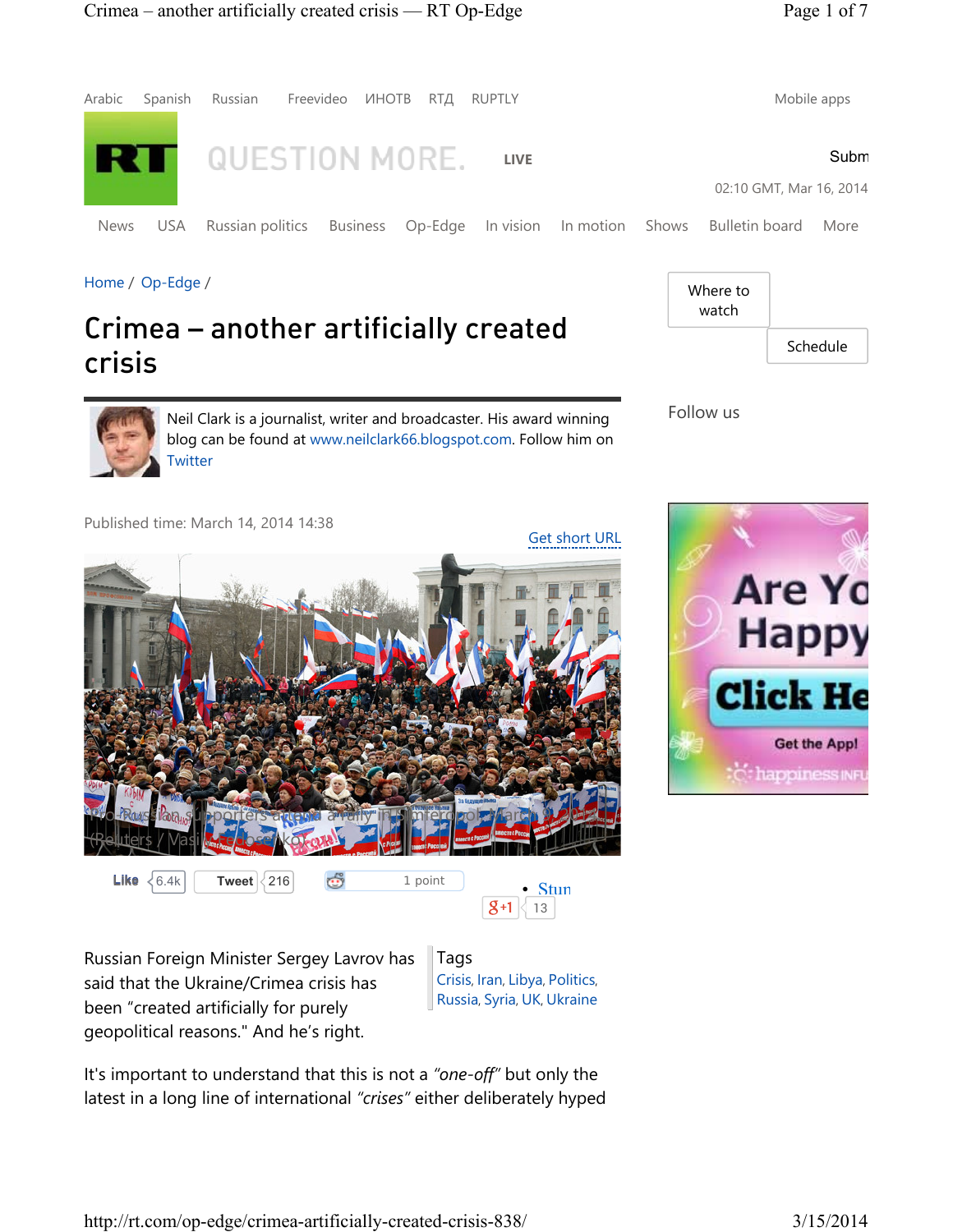up or artificially created by the western powers to further their geopolitical interests.

British Foreign Secretary William Hague has said that Crimea is the *"the biggest crisis in Europe in the 21st century."* But it's not the first time leading western politicians have talked in such alarmist terms in recent years.

Exactly 15 years ago, in March 1999, we had the Kosovo *"crisis"* – with western leaders claiming that unless NATO took urgent military action thousands of Kosovan Albanians would be killed by Serb forces, who we were told were engaged in a brutal genocidal war.

British Prime Minister Tony Blair told the House of Commons on March 23, 1999: *"We must act to save thousands of innocent men, women and children from humanitarian catastrophe, from death, barbarism and ethnic cleansing from a brutal dictatorship."*

But it was an artificially-created *"crisis"* as what was going on in Kosovo was a low-level conflict between Yugoslav forces and Kosovan Liberation Army fighters backed by the West.

The KLA's job was to carry out attacks on Yugoslav forces, provoke a violent response from Belgrade, which could then be used as a pretext for NATO intervention to destroy an independent, socialist country which had resisted globalization. A *"crisis"* had to be created in order to justify the NATO military action.

Four years later, we had the Iraq WMD *"crisis."* Something had to be done about Saddam's deadly weapons which threatened us all, western leaders told us. We couldn't wait for the team of UN weapons inspectors to finish their job.

*"If we don't act now, then we will go back to what has happened before and then of course the whole thing begins again and he carries on developing these weapons and these are dangerous weapons, particularly if they fall into the hands of terrorists who we know want to use these weapons if they can get them,"* Blair said.



## More by Neil Clark













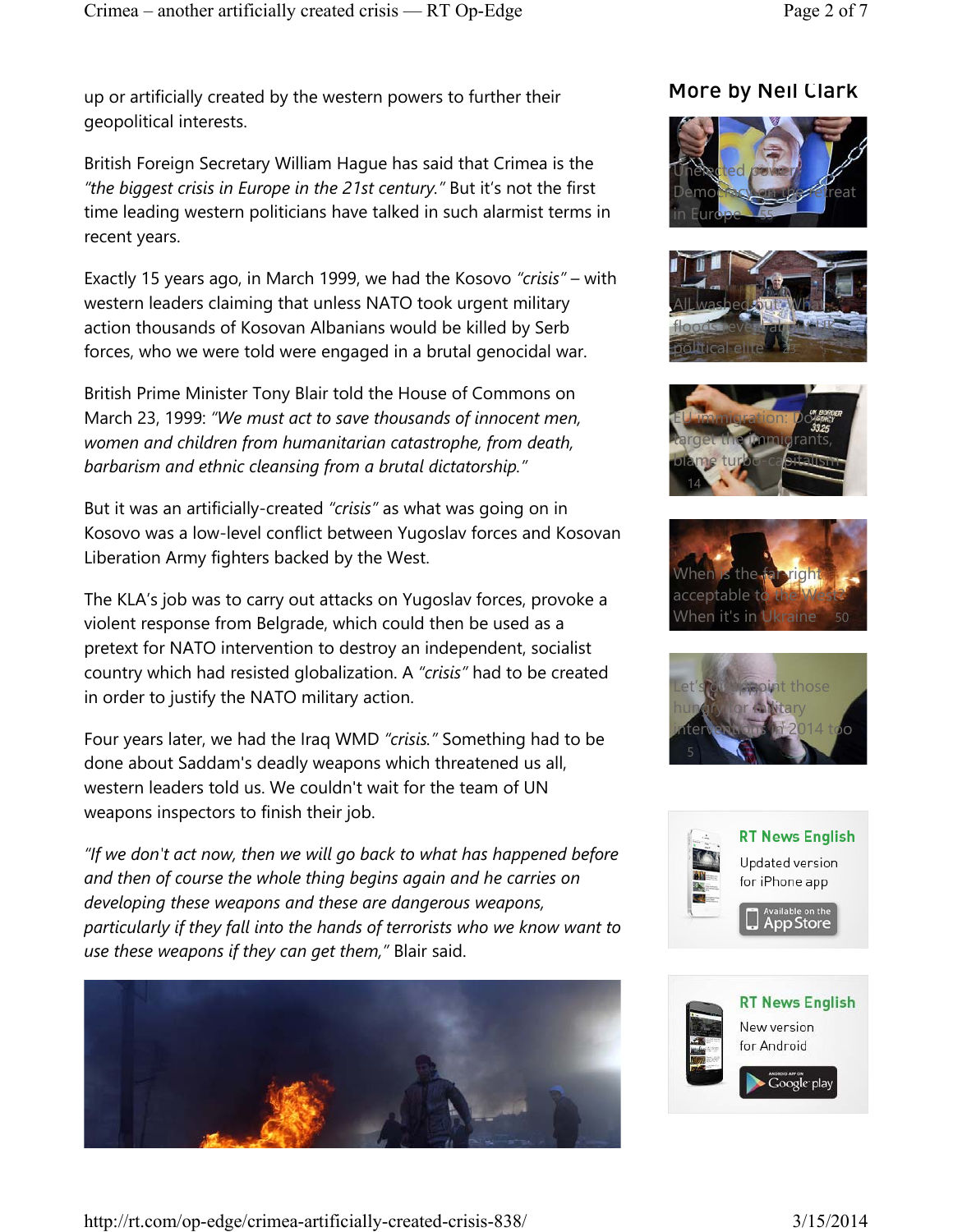

On April 28, 2003, when Saddam's WMD hadn't shown up, Blair said: *"Before people crow about the absence of Weapons of Mass Destruction, I suggest they wait a bit."* Eleven years on, and we're still waiting.

Throughout the last decade we've also had the Iranian nuclear *"crisis."* We were told repeatedly by the West's elite that the Islamic Republic was developing nuclear weapons which posed a clear threat not just to the Middle East region but to the whole world. Dealing with the Iranian nuclear *"threat'* was deemed to be our most urgent priority. In January 2011, British Defense Secretary Liam Fox warned that Iran could have nuclear weapons by the end of 2012.

But 2013 dawned and Iran still didn't have any nukes.

Then there was the *"crisis"* in Libya in 2011. We were told Colonel Gaddafi's forces were massacring innocent people and were about to launch a genocidal attack on the civilians in Benghazi. Again, we had to deal with this urgent *"crisis."*

*"We simply cannot stand back and let a dictator whose people have rejected him, kill his people indiscriminately,"* declared British Prime Minister David Cameron, doing his best Tony Blair impression.

*"Confronted by this brutal repression and a looming humanitarian crisis, I ordered warships into the Mediterranean. European allies declared their willingness to commit resources to stop the killing,"* said President Barack Obama on March 28, 2011. As in the case of the *"crisis"* in Kosovo and the *"crisis"* with Iraqi WMDs, the western response to the *"crisis"* in Libya was a military attack.

In August 2013, another *"crisis"* – with Western claims that the Syrian government had launched a deadly chemical weapons attack against its own people. Again, we were told we had to act quickly and firmly to deal with the "crisis". It was only the diplomacy of Russia and public opinion in western countries that prevented a US-led military attack against Syria.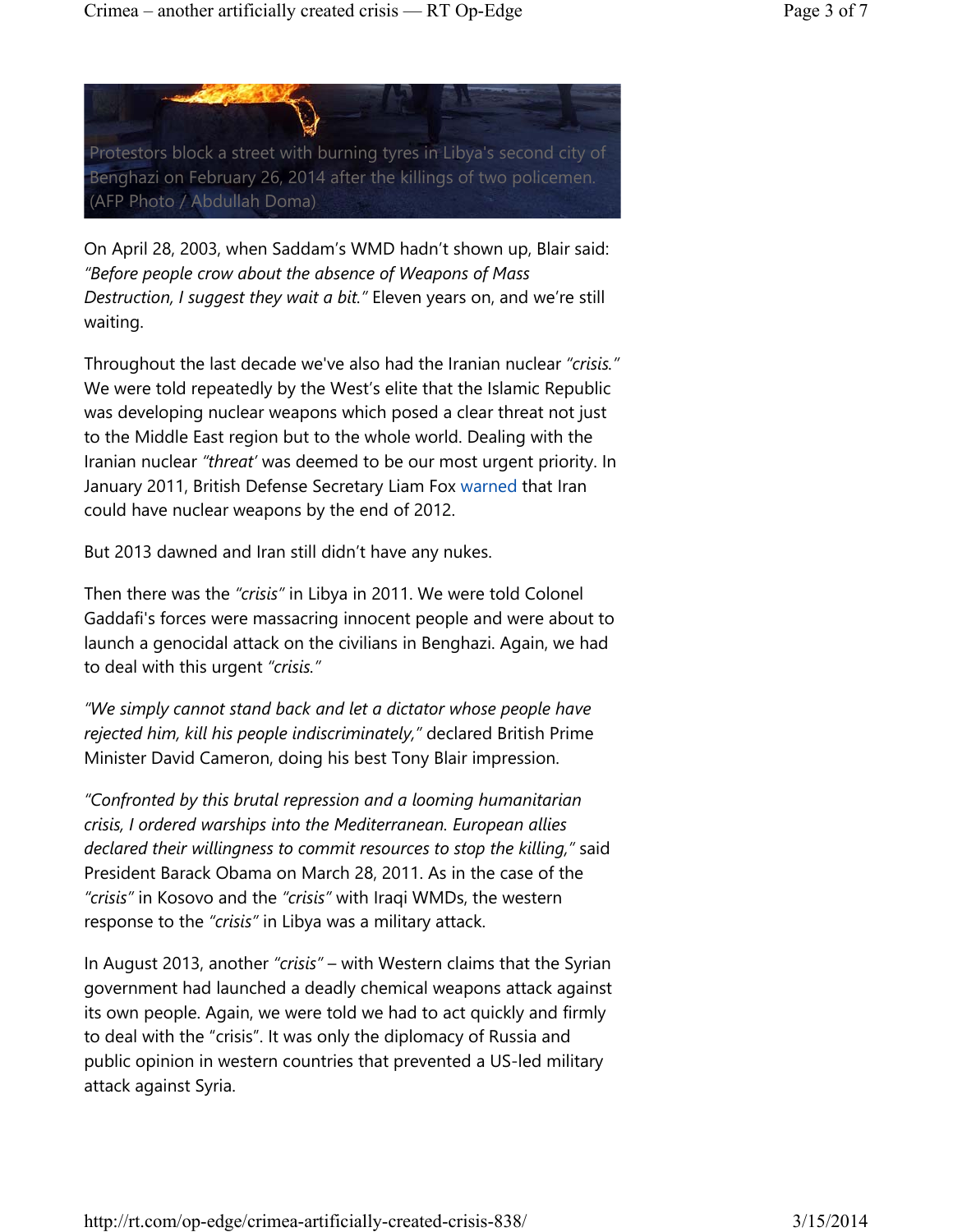Now, in March 2014, the new *"crisis"* is Putin's *"invasion"* of Ukraine and the threat Russia poses to independent, *"democratic"* Ukraine. This, don't forget is *"the biggest crisis in Europe in the 21st century."*

In fact, none of the above were real crises – including Crimea. There was no genocide in Kosovo. Iraq had no WMDs. Iran had no nuclear weapons program: it was a *"Manufactured Crisis"*, to use the title of investigate journalist Gareth Porter's new book.

Gaddafi's forces weren't massacring civilians in Libya – nor had Gaddafi threatened a massacre of civilians in Benghazi. What Libyan forces were doing was what Yugoslav forces were doing in 1999: i.e. fighting a war against western-backed insurgents.

In Syria, the evidence – as well as logic – suggests it was the rebels, and not the government which launched the chemical weapons attack at Ghouta – in order to get a full-scale military intervention from the western powers. And there is no Russian *"invasion"* of Ukraine.



But – and here's the most important point – the western responses to these artificially created *"crises"* did lead to real crises. The *"crisis"* of Kosovo was dealt with by a brutal 78-day bombardment of Yugoslavia, which wrecked the country's infrastructure, and which left thousands killed or injured, with NATO's use of depleted uranium leading to a spike in cancer rates. As for human rights, they've suffered too.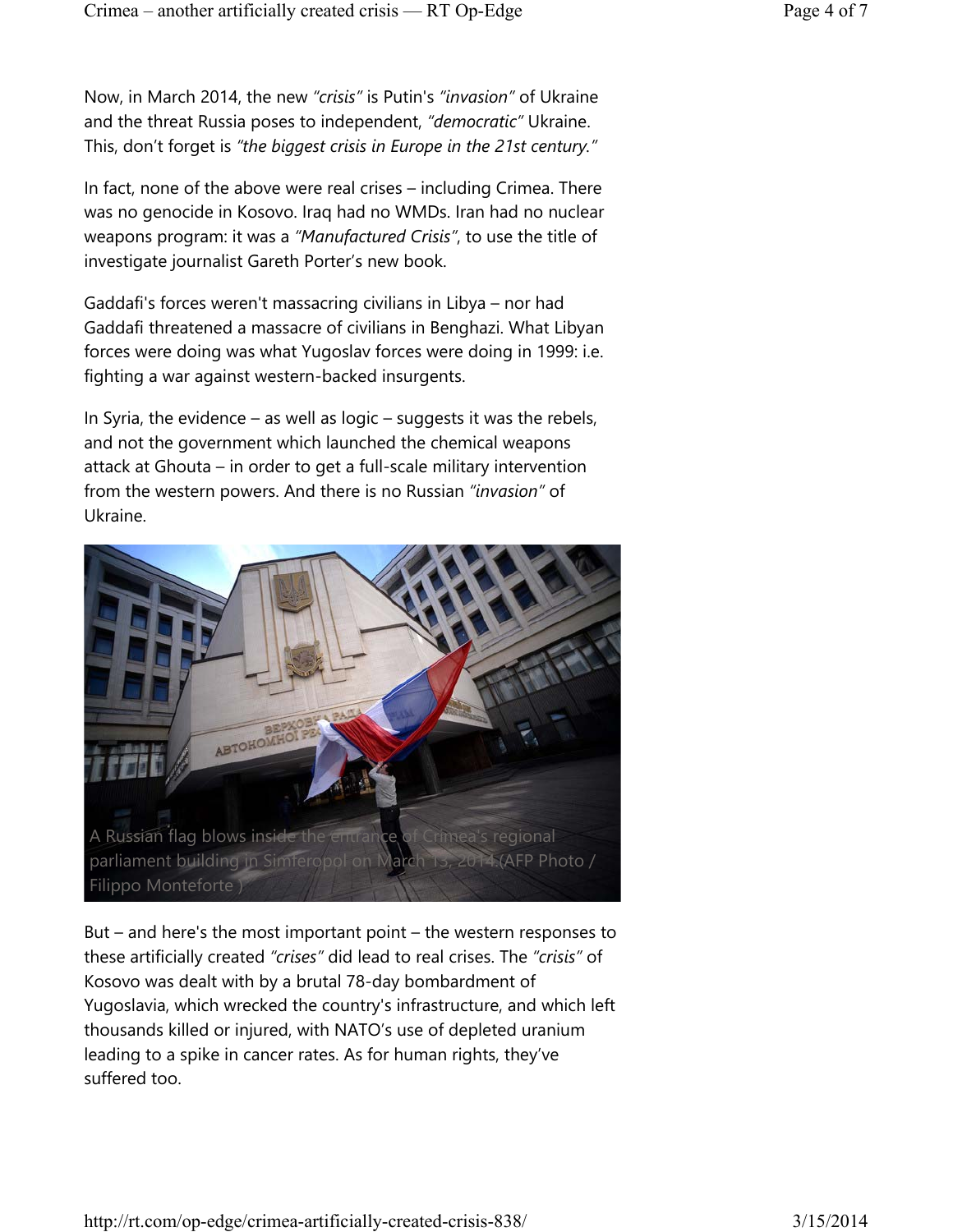*"Nowhere [in Europe] is there such a level of fear for so many minorities that they will be harassed or attacked, simply for who they are,"* said a report on Kosovo by Minority Rights Group International in 2006.

The WMD *"crisis"* of Iraq led to an illegal invasion which Iraq has not yet recovered from, or is likely to recover from for a very long time – with up to 1m killed and a country plagued by violent sectarian conflict. Last year was Iraq's deadliest since 2008, with over 7,000 people killed, In 2002/3 neocons couldn't stop talking about the Iraq WMD 'crisis' and how urgent action was needed; now, when there is a real crisis in the country, they are silent.

The Iranian nuclear *"crisis"* led to draconian sanctions being posed on the country – which has led to real hardship for the ordinary people of Iran – (as reported on  $RT$ ) and higher oil prices for Europe too, just what we didn't need at a time of major recession. Millions have suffered needlessly due to steps taken to deal with a *"crisis"* which never existed in the first place.

The Libyan *"crisis"* of 2011 led to a brutal NATO assault on the country which led to thousands of deaths, and now Libya, like Iraq, is a wrecked country, again plagued with conflict. Again, those who couldn't stop talking about the *"humanitarian crisis"* in Libya in 2011, are strangely silent these days.

The Syrian chemical weapons attack *"crisis"* almost led to the outbreak of a major regional war, and possibly World War Three, but in their obsession with toppling the Baathist government, still the West and its regional allies supports the violent rebels thereby prolonging the misery of war for millions of Syrians.

Now the serial *"crisis"* creators are at it again, this time trying to convince us that a referendum in Crimea and the possibility of the Crimea where almost 60 percent of the population are ethnic Russians returning to Russia is a major *"crisis"*.

And once again the steps that they are proposing – sanctions on Russia – would lead to more of a crisis than the *"crisis"* itself: they would be disastrous for western economies, especially those in Europe.

At the same time that we're expected to lose sleep over artificially created crises like Crimea crisis which affect the lives of millions of ordinary people in the West and elsewhere are ignored by western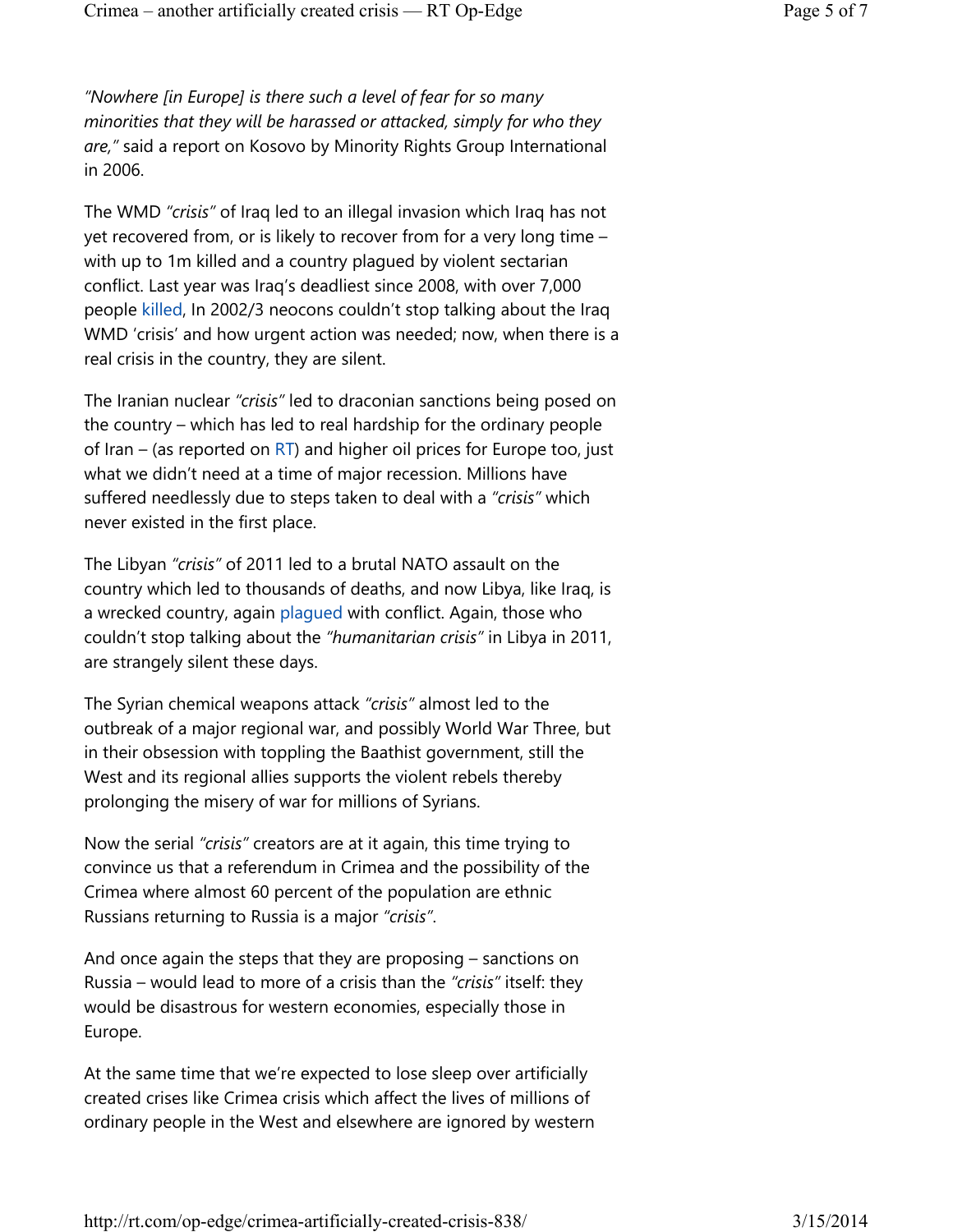elites. Global warming. The record numbers of young people without jobs. The ever-widening gap between rich and poor. The rapid fall in living standards of ordinary people in the west. These are crises which proper democratic governments would be dealing with. Instead the western elite prefer to invent new ones.

Recent history teaches us that whenever western leaders and their elite media cheerleaders talk of an international *"crisis"* and warn that *"something must be done"* the best way of avoiding a real crisis is to do absolutely nothing. Let's concentrate on tackling the real crises like environmental destruction, poverty, inequality and unemployment and not be fooled by the artificial *"crises"* that the western elites want us to focus on.

*The statements, views and opinions expressed in this column are solely those of the author and do not necessarily represent those of RT.*



## Comments (7)



Beryl Desmond 15.03.2014 20:32

Crimea should decide for itself, like the Maldives and they are thousands of miles from UK. PUTIN is the better man, the better leader than any western polititians. Wel I said and well put journalism. Do not believe BBC, SKY, CNN, FOX. Better to get your news from RT.



**Shane Kweens 15.03.2014 15:42** 

"The Chinese use two brush strokes to write the word 'crisis.' One brush stroke stands for danger; the other for opportunity. In a crisis, be aware of the danger--but recognize the opportunity."

― John F. Kennedy



Mary Campbell 15.03.2014 14:40